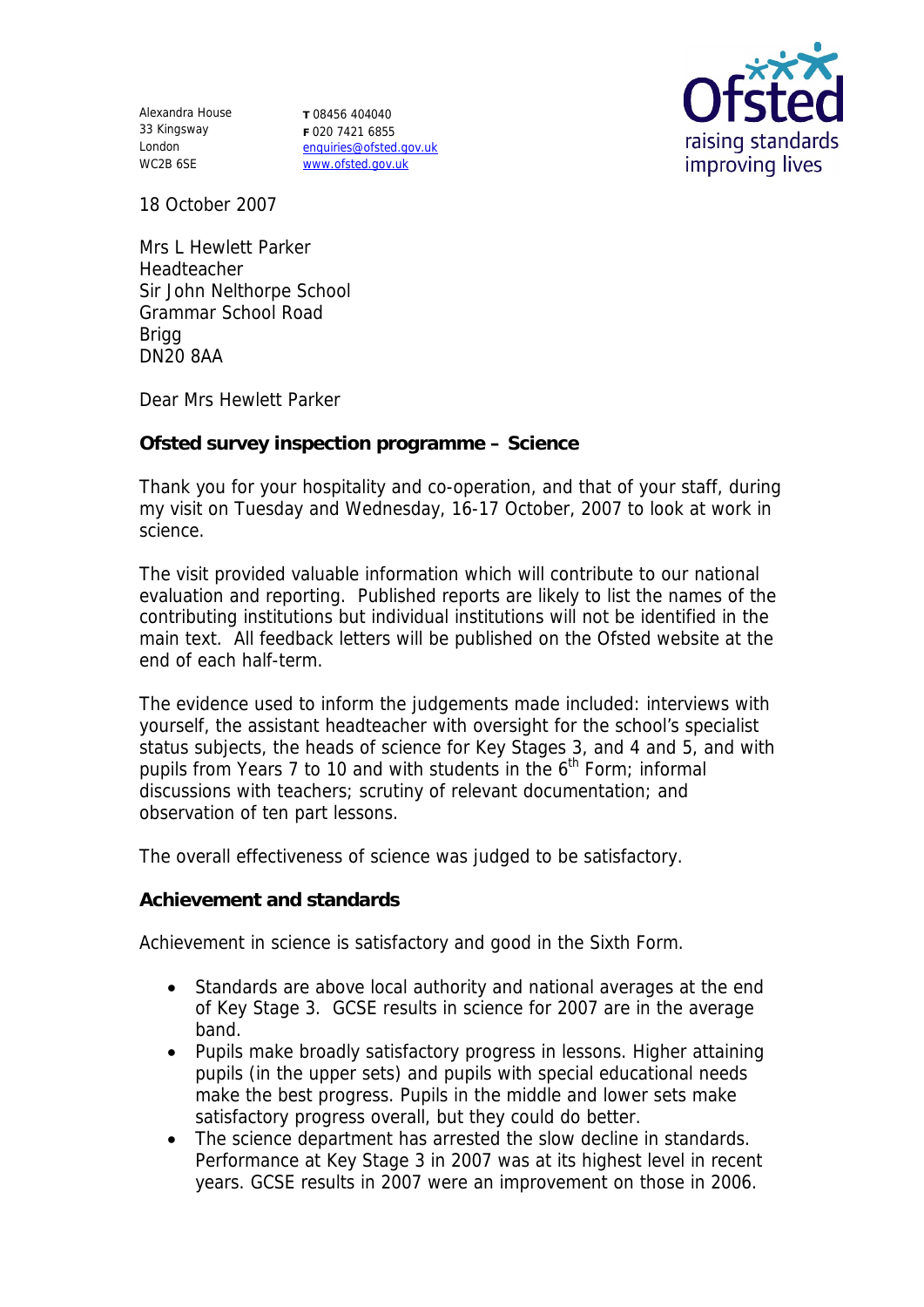- Students make good progress in science in the  $6<sup>th</sup>$  Form. They have mature attitudes to learning and apply themselves well to their work.
- Pupils' personal development is satisfactory. For most pupils in most science lessons, it is good. However, a minority of pupils in middle and lower sets have poor attitudes to learning. They sometimes waste the time of themselves, teachers and other pupils.

## **Quality of teaching and learning of science**

The quality of teaching and learning in science is satisfactory.

- Teachers' subject knowledge is good in physics, chemistry and biology. Teachers make good use of interactive whiteboards in lessons to make teaching more interesting and to drive home teaching points. They pay great attention to safety in the laboratories. Relationships between teachers and pupils/students are often good.
- Of the lessons seen, broadly, half were of good quality and half were satisfactory. In good lessons, pupils were quickly set to practical tasks, something the pupils valued highly. They were asked open questions that made them think. In less successful lessons, too much time was spent on worksheets that were unchallenging. In these lessons questioning was 'closed' and did not require pupils to give more than one-word answers.
- Occasionally, learning was unsatisfactory. This only occurred when a minority of pupils showed a lack of interest and of respect. Teachers dealt firmly with such situations, but the distraction and time taken meant that the majority of pupils did not learn as much as they ought.

## **Quality of the curriculum**

The quality of the science curriculum is satisfactory. Good features are developing.

- The school has introduced  $21<sup>st</sup>$  Century Science into Key Stage 4. The school aims to provide a more radical approach to science that will make the subject more relevant to pupils. Early reactions from pupils are mixed. For example, higher attaining pupils in Year 10 were unimpressed, but pupils in the middle sets appreciate the opportunities to discuss science and its impact on life and the environment.
- The school's  $6<sup>th</sup>$  Form is federated with that of another local secondary school. Sir John Nelthorpe's staff provide the bulk of the curriculum in science for the two schools. Courses are proving popular; numbers of students taking science at AS and A level are increasing.
- Although at present, the school offers double award science, it is preparing to offer three separate sciences, and is well placed to do so.
- As part of its specialised status for science, good links have been developed with the main associated primary schools, and special events, including 'science weeks', organised to promote interest in science more generally.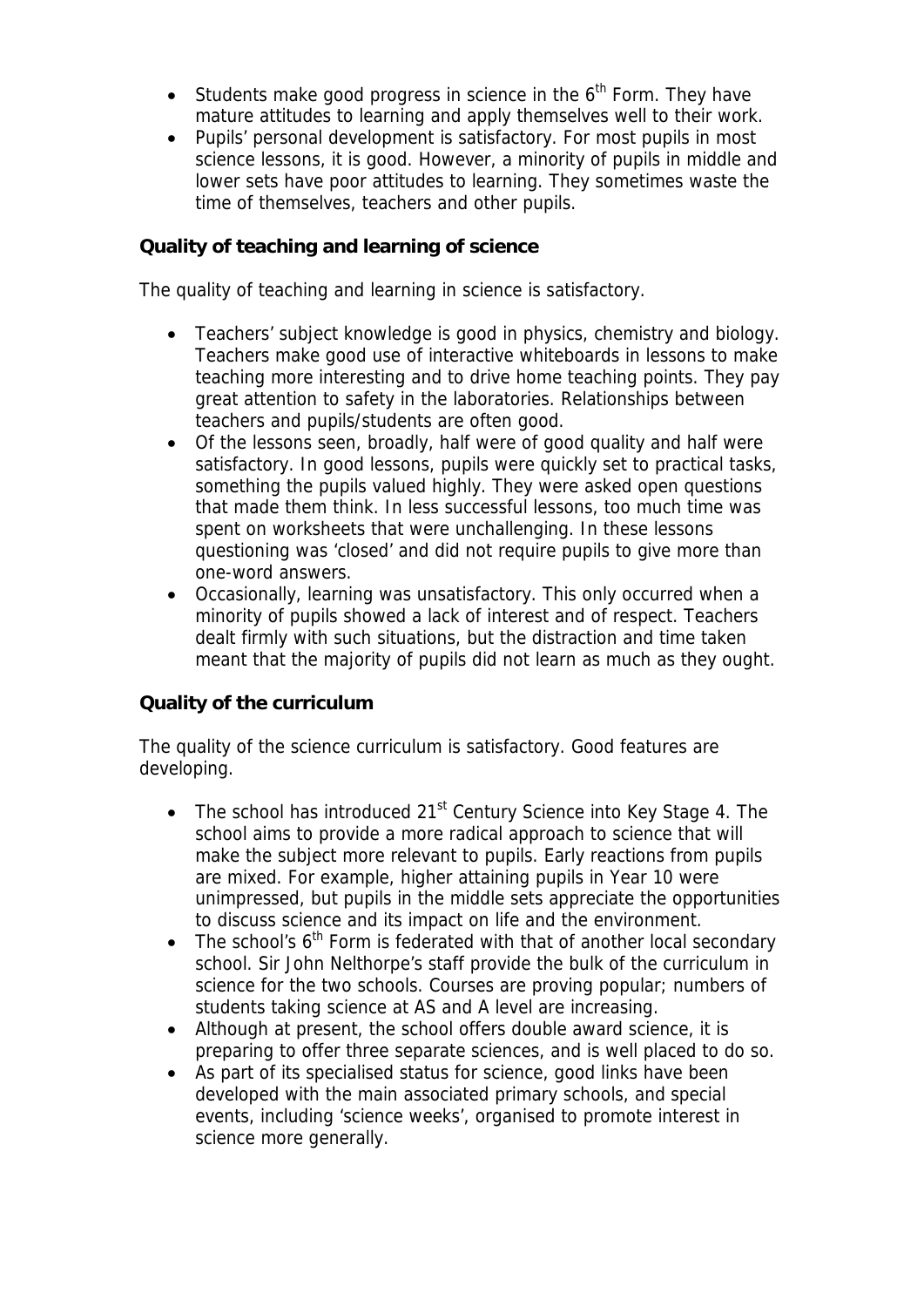**Leadership and management of science**

The leadership and management of science are satisfactory. There is good capacity to improve.

- The leadership team is relatively new. All key post holders have been appointed within the last 18 months, some have only recently taken up their posts. The leadership team is highly motivated to secure improvement and meet challenging targets. It has made a good start.
- The emphasis of the new leadership and management to date has been the establishment of a rigorous tracking and target system for pupils. This is now in use. The progress of each pupil and student is monitored regularly and intervention arranged for those whose progress appears to be slower than expected.
- Assessment of pupils' work is an area identified for improvement, including the greater involvement of pupils in evaluating their progress. The leadership team has made good use of the local authority's science consultant to develop this.
- The monitoring of teaching and learning in the department is not as effective as it needs to be. Some teaching and learning is more effective than others and teaching in the middle and lower sets poses particular challenges. These issues are not currently being addressed with sufficient urgency.
- Although science results in 2007 improved over those in 2006, they did not represent as strong an improvement as was seen, for example, in results for English and mathematics. However, the science department suffered from the absence of key teaching staff during 2006-07 that goes some way to explaining the modest improvement.

## **Inclusion**

Inclusion in science is satisfactory.

- Most pupils make at least satisfactory progress. Higher attaining pupils, those with special educational needs and  $6<sup>th</sup>$  formers make good progress.
- The school has identified middle attaining pupils in the main school as the group that achieves less well. The inspection supports this view, since it was in the middle to lower sets where progress was slower and, occasionally, unsatisfactory.

**Areas for improvement, which we discussed, included:**

- improving teaching and learning to consistently good and better quality by more effective questioning and the use of more varied teaching and learning strategies
- raising standards for pupils in middle and lower sets by managing more effectively the attitudes and behaviour of disaffected pupils
- maintaining a review of curriculum options and developments to ensure the needs of all pupils are fully met.